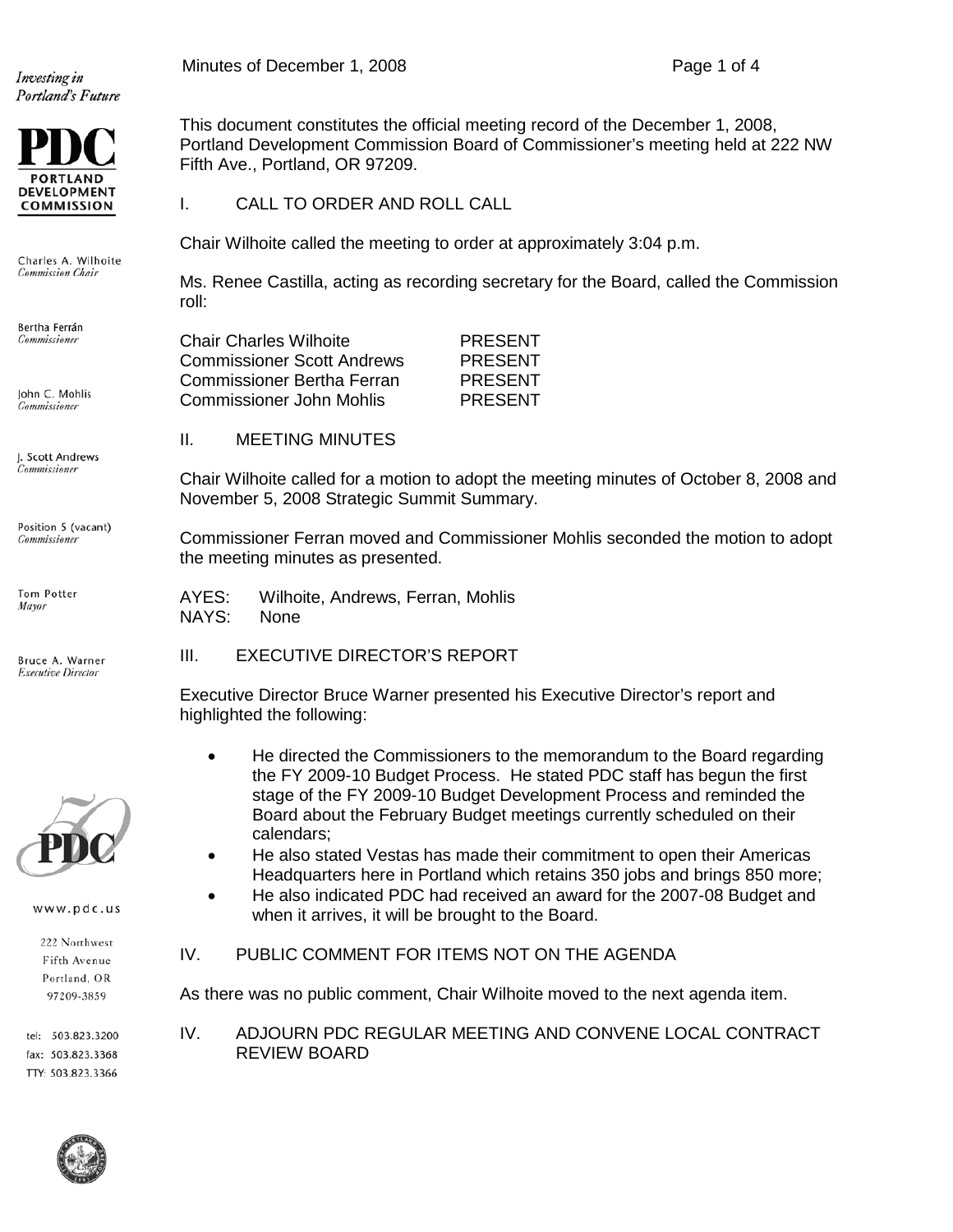Chair Wilhoite adjourned the PDC Board of Commissioners meeting and convened the Local Contract Review Board.

Ms. Renee Castilla, acting as recording secretary for the Board, called the LCRB roll:

| <b>Chair Charles Wilhoite</b>     | <b>PRESENT</b> |
|-----------------------------------|----------------|
| <b>Commissioner Scott Andrews</b> | <b>PRESENT</b> |
| <b>Commissioner Bertha Ferran</b> | <b>PRESENT</b> |
| Commissioner John Mohlis          | <b>PRESENT</b> |

Mr. David Obern stated the action by the Portland Development Commission (PDC) Local Contract Review Board (the LCRB) would make findings in support of an exemption from competitive bidding for an amendment to the existing Waterfront Park Improvements Contract (No. 307009) with Brown Contracting, Inc. for the Ankeny Wastewater Pump Station Odor Control Civil Work (the Odor Control Project). This exemption is permitted by state law and the following PDC Local Contract Review Board Administrative Rules (the LCRB Rules).

The PDC LCRB may exempt certain public contracts from the competitive bidding requirements upon the following findings:

- 1. It is unlikely that such exemption will encourage favoritism in the awarding of the contract or diminish competition for the contract; and
- 2. The awarding of the public contract by exemption will result in substantial cost savings to the agency.

He explained incorporation of the Odor Control Project into the existing Waterfront Park Improvements Project contract via an amendment has been deemed necessary by PDC project staff due to the interrelated nature of the project work, and the inextricable link between the Odor Control Project and the ongoing Waterfront Park Improvement Project work. Previously it was anticipated that the Bureau of Environmental Services (BES) would be completing the Odor Control Project by separate low bid process in conjunction with PDC's work in Waterfront Park. The compressed timeline for the Waterfront Park Improvements Project has required PDC to perform the Odor Control Project in order to keep the project completion date on track. Portland Saturday Market must gain beneficial occupancy of the Waterfront Park site by March 1, 2009, in order to commence their season.

Mr. Dan Hebert stated completion of the Odor Control Project will improve the public amenity and remediate the potential odor created by the Combined Sewage Outfall (CSO) project. PDC will construct the Odor Control Project on behalf of BES in order to integrate this work into the Waterfront Park Project. He said the benefits of completing the Odor Control Civil Work now as part of the Waterfront Park Project are:

- 1. All subsurface Odor Control Civil Work will be in-place prior to the finish work underway with the Waterfront Park Project – thus not requiring ripping out finish work at a later date;
- 2. All subsurface Odor Control Civil Work will be completed by the same date as the Waterfront Park Project under a very tight timeline – thus not disrupting any future use of Waterfront Park by Portland Saturday Market or the busy Greenway Trail; and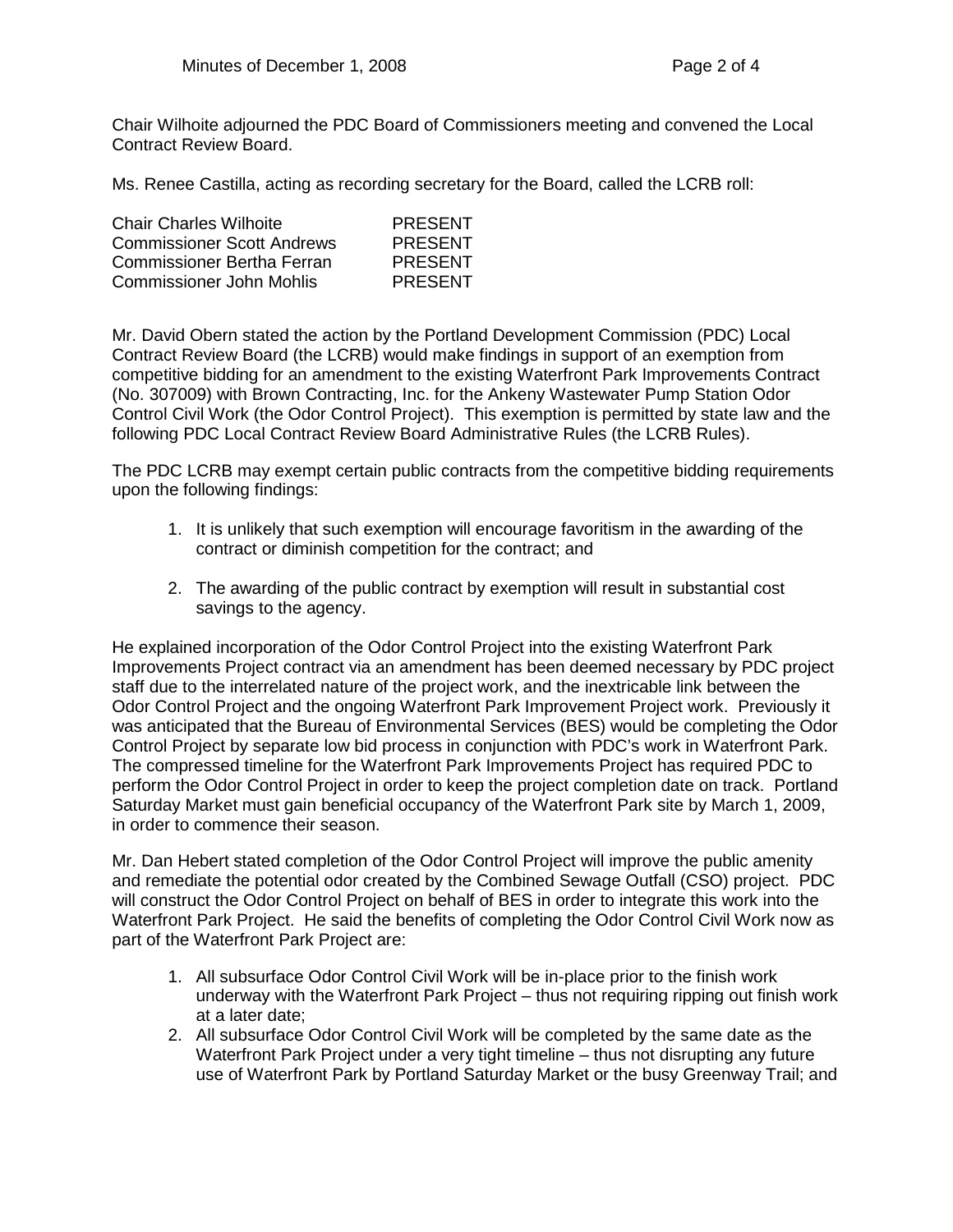3. There are efficiencies with utilizing a single contractor already mobilized on-site and familiar with the challenging subsurface conditions – thus not requiring separate mobilization and coordination between two separate overlapping contractors working at a very constrained site.

He further stated the avoided costs of doing the Odor Control Project now could be close to \$.5 million.

Chair Wilhoite asked Interim General Counsel David Elott for further clarification on the reason for the Local Contract Review Board and the findings.

Interim General Counsel David Elott stated every local government body must have a Local Contract Review Board. He explained the Board is responsible for establishing the procurement processes for the local governing body as well as considering and approving any exemptions to the process. He explained both the exemption and the process for considering and approving it is in compliance with ORS Chapter 279 and the PDC LCRB Rules.

Mr. Elott reiterated the PDC LCRB may exempt certain public contracts from the competitive bidding requirements upon the following findings:

- 1. It is unlikely that such exemption will encourage favoritism in the awarding of the contract or diminish competition for the contract; and
- 2. The awarding of the public contract by exemption will result in substantial cost savings to the agency.

Chair Wilhoite called for a motion to adopt Resolution No. 6652, titled, "Making findings and exempting from PDC Local Contract Review Board Administrative Rules an amendment to the existing Waterfront Park improvements Contract No. 307009 with Brown Contracting, Inc. for construction of odor control civil work at Ankeny pump station in Waterfront Park."

Commissioner Ferran moved and Commissioner Andrews seconded the motion to adopt Resolution No. 6652.

- AYES: Wilhoite, Andrews, Ferran, Mohlis<br>NAYS: None NAYS:
- V. ADJOURN LOCAL CONTRACT REVIEW BOARD AND RECONVENE PDC BOARD MEETING

Chair Wilhoite adjourned the Local Contract Review Board and reconvened the regular Portland Development Commission meeting.

VI. AUTHORIZE EXECUTION OF INTERGOVERNMENTAL AGREEMENT WITH BES AND AMEND WATERFRONT PARK CONSTRUCTION CONTRACT AMOUNT AND WORK SCOPE

Mr. Peter Englander and Mr. David Obern presented Report No. 08-135, titled, "Intergovernmental Agreement with Bureau of Environmental Services to provide construction services for work related to the Ankeny Pump Station in Waterfront Park; and amend contract with Brown Contracting, Inc. to perform the work."